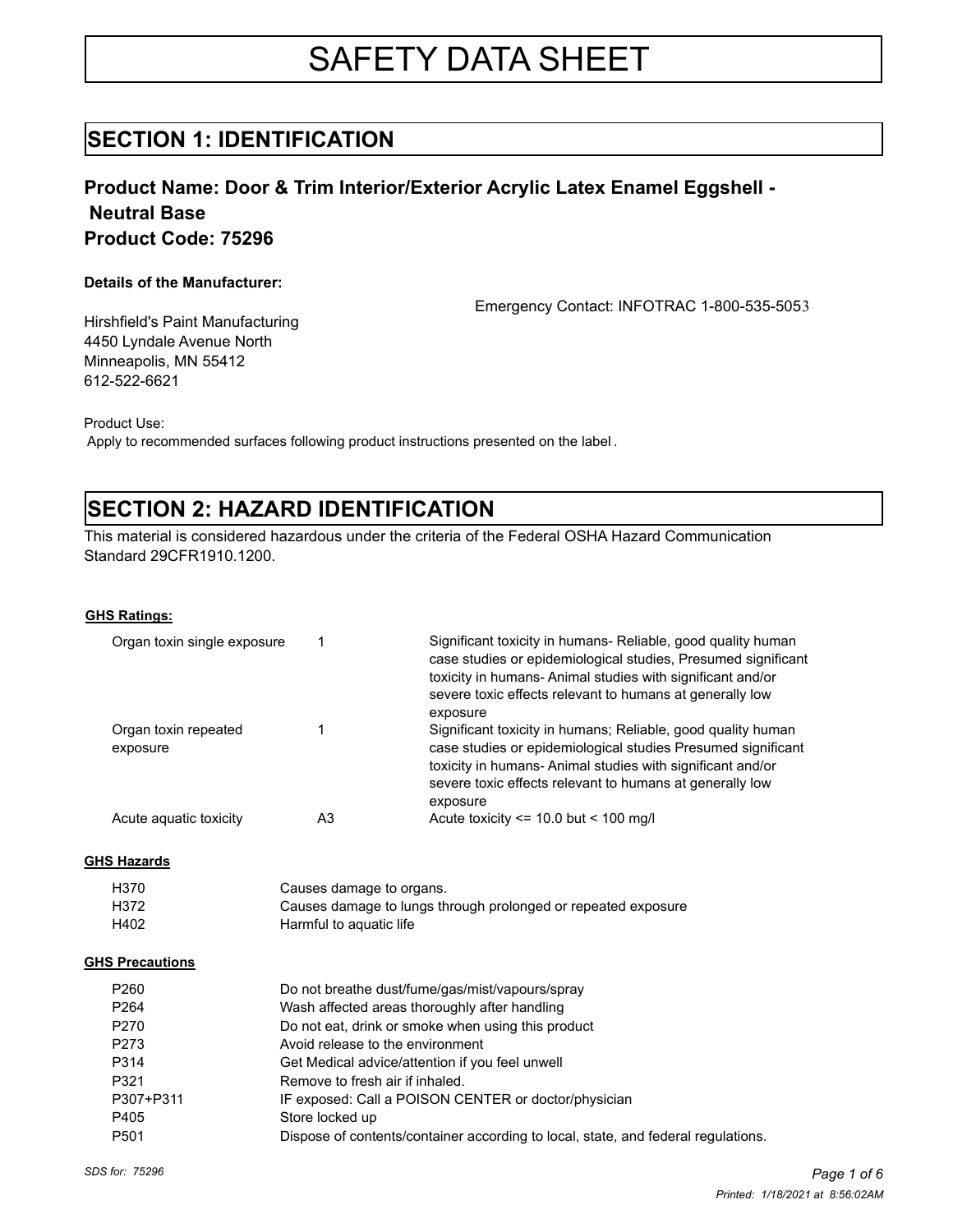

# **SECTION 3: COMPOSITION/INFORMATION ON INGREDIENTS**

| <b>Chemical Name</b>                            | <b>CAS number</b> | <b>Weight Concentration %</b> |
|-------------------------------------------------|-------------------|-------------------------------|
| 2,2,4-Trimethyl-1,3-pentanediol monoisobutyrate | 25265-77-4        | 1.00% - 5.00%                 |
| 1,2-Propylene glycol                            | 57-55-6           | $1.00\%$ - $5.00\%$           |

Any concentration shown as a range is to protect confidentiality or is due to batch variation.

# **SECTION 4: FIRST-AID MEASURES**

**If Inhaled**: Move person to fresh air.

**If in eyes**: Rinse cautiously with water for several minutes. Remove contact lenses, if present and easy to do. Continue rinsing. If eye irritation persists: get medical advice.

**If on skin:** Wash with plenty of soap and water.

**If ingested:** Rinse Mouth. Seek medical attention.

**Notes to physician:** No further relevant information available.

### **SECTION 5: FIRE-FIGHTING MEASURES**

Flash Point: N/A LEL: N/A UEL: N/A

**Extinguishing Media:** Water spray jet, extinguishing powder, CO2, foam.

**Hazardous combustion products:** Carbon monoxide, carbon dioxide, nitrogen oxides (NOx), sulphur dioxide (SO2).

**Protective equipment:** Wear protective clothing and self-contained respiratory protective device (SCBA).

# **SECTION 6: ACCIDENTAL RELEASE MEASURES**

**Personal precautions, protective equipment, and emergency procedures:** 

Wear protective clothing including safety glasses/eye shields. Keep unprotected people away.

**Environmental precautions:** Contain all spills.Keep out of sewer, streams, lakes, and other

groundwaters.

**Methods and material for containment and cleaning up:** Contain all spills. Solidify with absorbent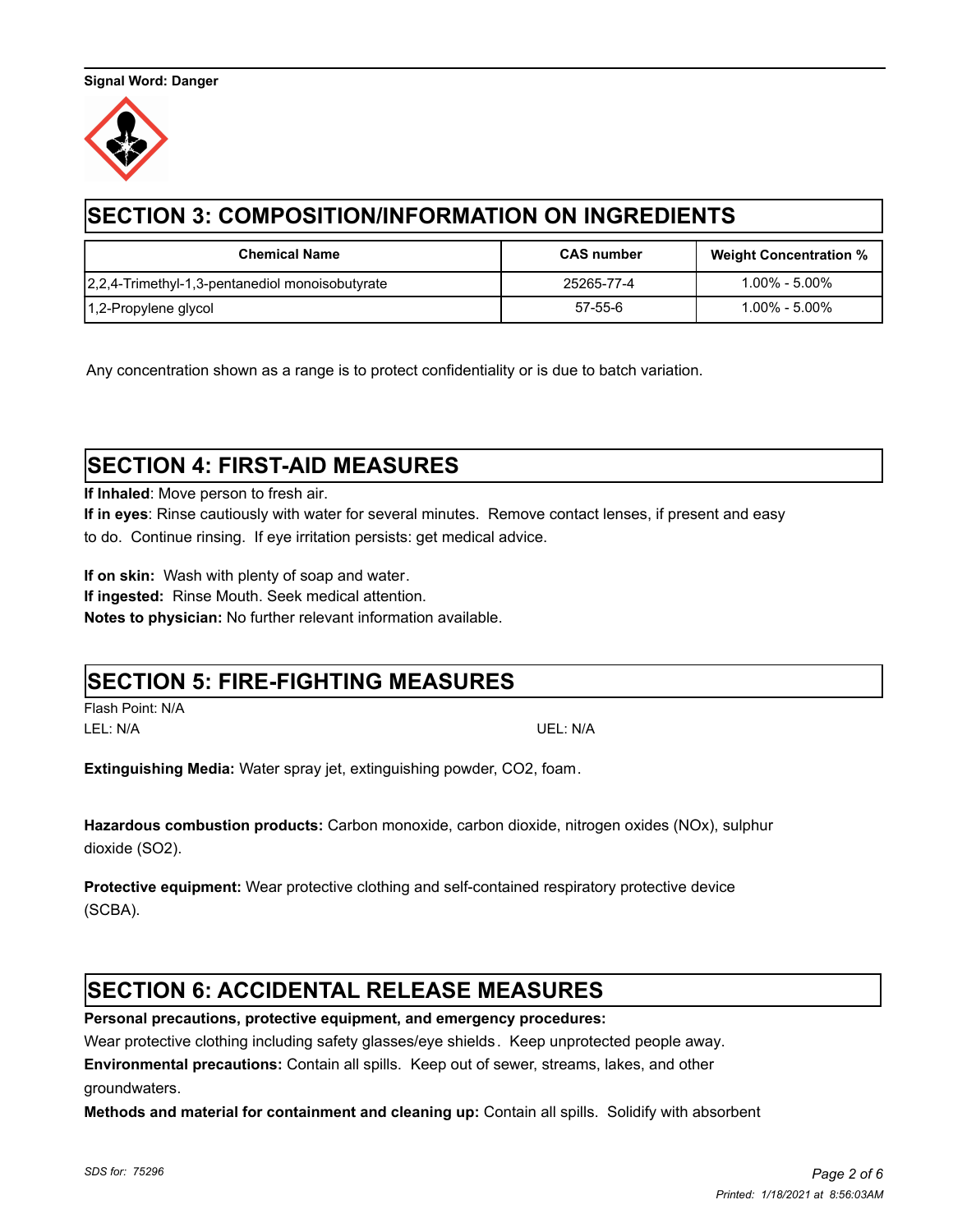materials such as diatomaceous earth, clay, or vermiculite. Collect into suitable containers and dispose of properly. See Section 13: Disposal considerations.

# **SECTION 7: HANDLING AND STORAGE**

**Precautions for safe handling:** Use appropriate personal protective equipment. See Section 8: Exposure controls/personal protection. If contacted on skin, wash affected area.

**Conditions for safe storage:** Keep container tightly closed when not in use. Keep from freezing. Store upright in original container protected from sunlight. Store locked up.

# **SECTION 8: EXPOSURE CONTROLS/PERSONAL PROTECTION**

| <b>Chemical Name / CAS No.</b>                                                   | <b>OSHA Exposure Limits</b> | <b>ACGIH Exposure Limits</b> | <b>Other Exposure Limits</b> |
|----------------------------------------------------------------------------------|-----------------------------|------------------------------|------------------------------|
| $2,2,4$ -Trimethyl-1,3-<br>pentanediol<br><b>I</b> monoisobutyrate<br>25265-77-4 | Not Established             | Not Established              | Not Established              |
| 1,2-Propylene glycol<br>57-55-6                                                  | Not Established             | Not Established              | Not Established              |

**Appropriate engineering controls:** Use local exhaust ventilation when product is used in a confined area to keep worker exposure below regulatory limits.

**Respiratory protection:** If local exhaust or other engineering controls are not used, use a properly fitted NIOSH approved mask.

**Eye/face protection:** Wear safety glasses with side shields.

**Skin protection:** Use protective clothing chemically resistant to this material.

**Hand protection:** Use gloves chemically resistant to the product when prolonged or frequent repeated contact could occur. Examples of preferred glove materials include: Natural rubber ("latex"), neoprene, nitrile/butadiene rubber ("nitrile" or "NBR"), polyethylene, ethyl vinyl alcohol laminate ("EVAL"), polyvinyl chloride ("PVC" or "vinyl"). The selection of a specific glove should also take into account other work to be performed with the glove, potential body reactions to glove material, and specifications/instructions by the glove manufacturer.

**Contaminated gear:** Wash contaminated gear before re-use.

# **SECTION 9: PHYSICAL AND CHEMICAL PROPERTIES**

**Appearance:** White Liquid **Constanting Constanting Constanting Odor:** Slight Latex **Odor threshold:** no data available **pH** 8.5

**Density:** 1.17 **Evaporation rate:** <1.00, water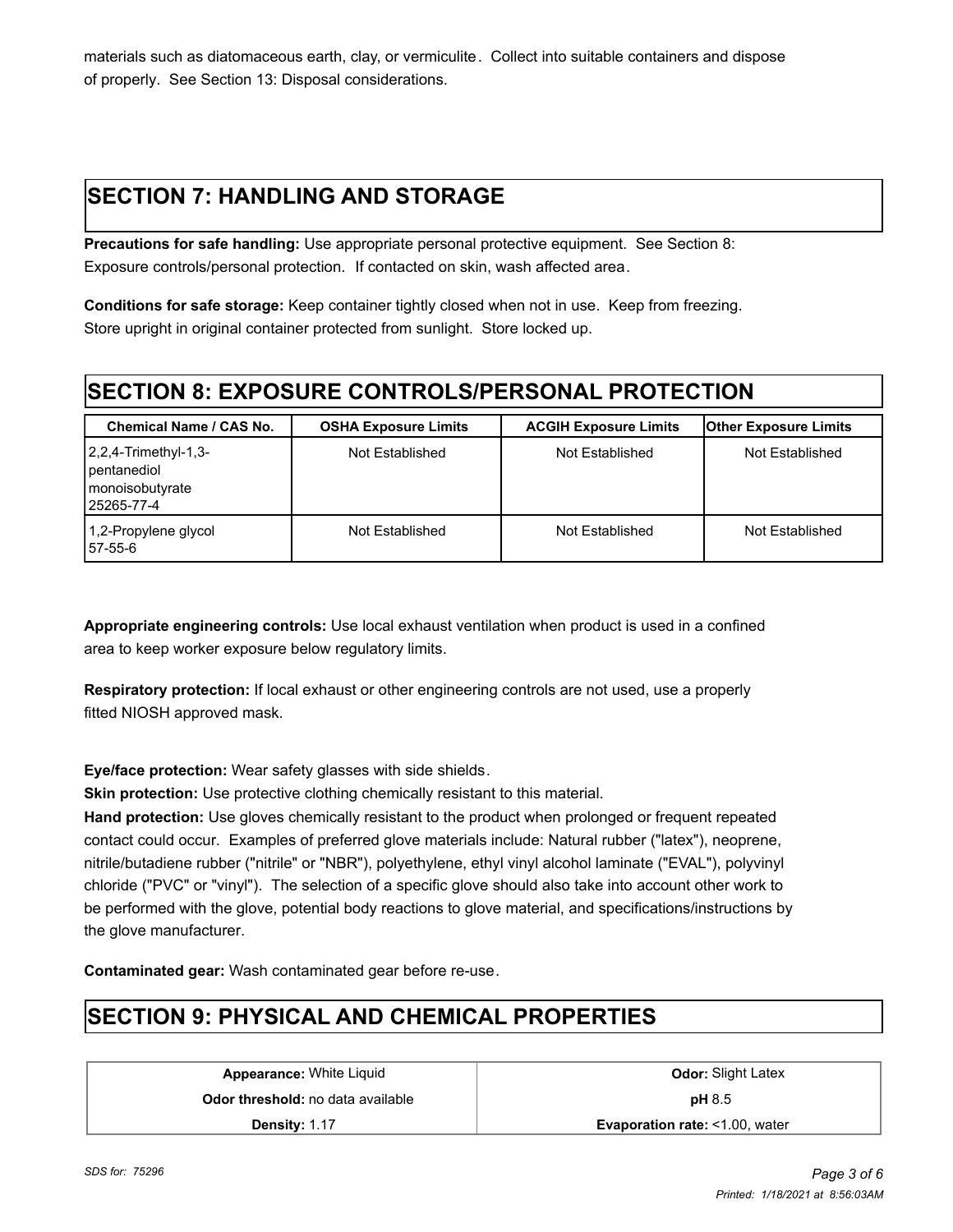**Melting point:** 0°C (32°F) water **Freezing point:** 100°C (212°F) water **Vapor Density:** no data available **Vapor Pressure:** no data available **Solubility:** no data available **Boiling range:** no data available **Flash point:** None Detected **Flammability:** no data available **Explosive Limits:** no data available **Partition coefficient (n-** no data available **octanol/water): Autoignition temperature:** no data available **Decomposition temperature:** no data available **Grams VOC less water:** no data available **Kinematic Viscosity (25°C,** >0.0002 m2/sec **77°F)**

# **SECTION 10: STABILITY AND REACTIVITY**

### **Reactivity**

Not reactive under recommended conditions of storage and handling.

### **Chemical stability**

Stable under normal ambient temperature and conditions while in storage and being handled.

**Possibility of hazardous reactions:** None known. Product will not undergo hazardous polymerization.

**Conditions to avoid:** Keep away from oxidizing agents, strong acids and bases. Excessive heat may cause the container to rupture.

**Hazardous decomposition materials:** Thermal decomposition may yield monomers, carbon monoxide, carbon dioxide, nitrogen oxides (NOx), and sulphur dioxide (SO2).

# **SECTION 11: TOXICOLOGICAL INFORMATION**

*Toxicological information on the components of this product appears in this section when such data is available.*

### **Mixture Toxicity**

Inhalation Toxicity LC50: 113mg/L

#### **Component Toxicity**

| 25265-77-4    | 2,2,4-Trimethyl-1,3-pentanediol monoisobutyrate<br>Oral LD50: 3,200 mg/kg (Rat) Inhalation LC50: 4 mg/L (Rat) |
|---------------|---------------------------------------------------------------------------------------------------------------|
| $57 - 55 - 6$ | 1,2-Propylene glycol<br>Oral LD50: 20 g/kg (Rat)                                                              |

### **Likely routes of exposure and effects of that exposure**

**Inhalation:** No data available.

**Ingestion:** No data available.

**Skin contact:** No data available.

**Eye contact:** No data available.

**Specific Target Organ Toxicity (STOT)-single exposure:** No data available. Based on ingredients and their concentrations in the product, the product is classified as 1 for STOT- single exposure . Significant toxicity in humans.

**Specific Target Organ Toxicity (STOT)-repeated exposure:** No data available. Based on ingredients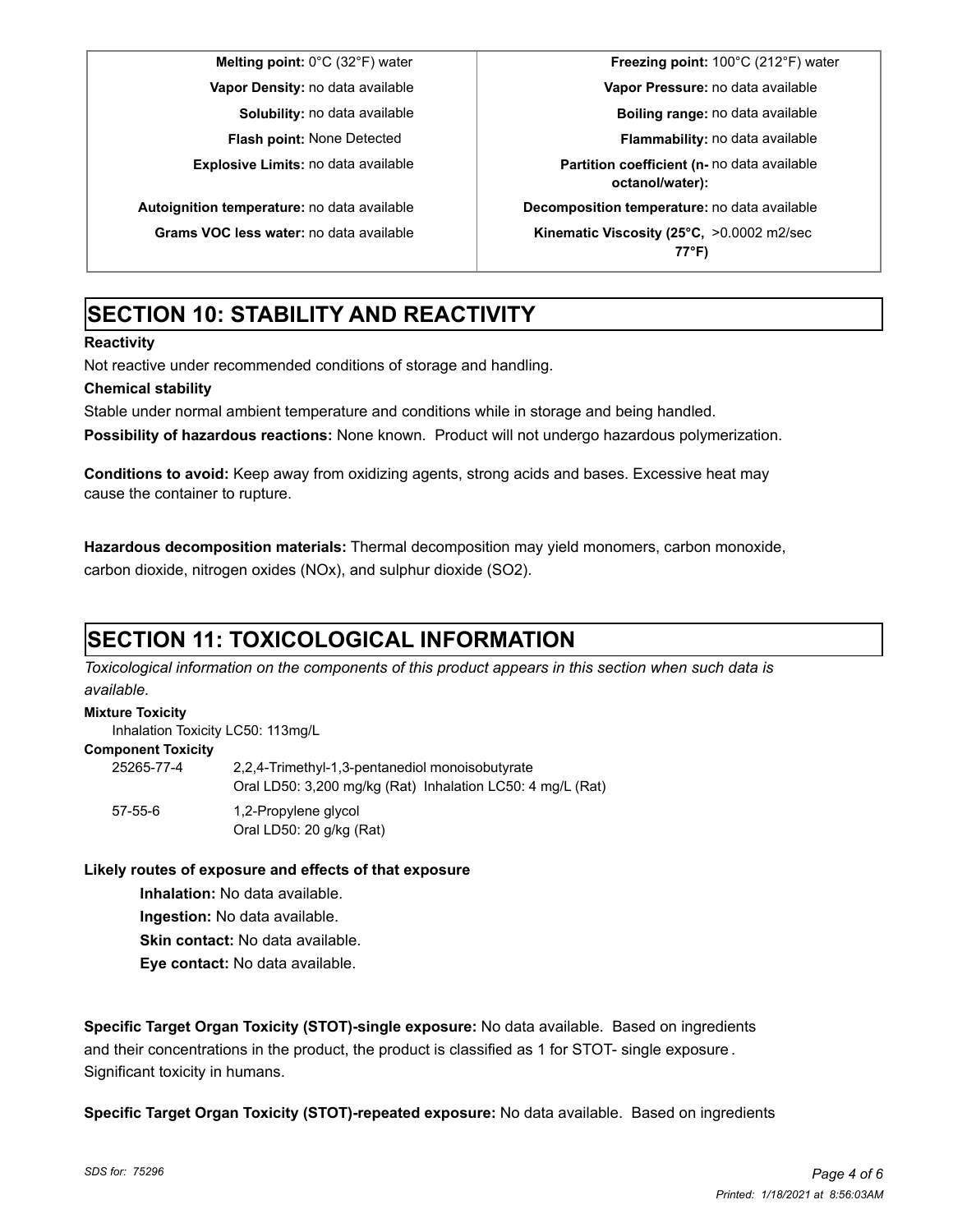and their concentrations in the product, the product is classified as Category 1: causes damage to lungs through prolonged or repeated exposure.

**Carcinogenicity:** No data available. Based on ingredients and their concentrations in the product, the product is not classified as causing cancer.

CAS Number Description % Weight Carcinogen Rating

**Acute toxicity:** No data available.

**Germ Cell Mutagenicity:** No data available. Based on ingredients and their concentrations in the product, the product is not classified as mutagenic.

**Reproductive Toxicity:** No data available. Based on ingredients and their concentrations in the product, the product is not classified as a reproductive hazard.

# **SECTION 12: ECOLOGICAL INFORMATION**

*Ecotoxicological information on this product or its components appears in this section when such data is available.*

**Toxicity:** No data available.

**Persistence and degradability:** No data available.

**Bioaccumulative potential:** No data available.

**Mobility in soil:** No data available.

**Other adverse effects:** No data available.

| <b>Component Ecotoxicity</b>                       |                                                                                                                                                                                                                                                                                                                                  |
|----------------------------------------------------|----------------------------------------------------------------------------------------------------------------------------------------------------------------------------------------------------------------------------------------------------------------------------------------------------------------------------------|
| 2,2,4-Trimethyl-1,3-pentanediol<br>monoisobutyrate | LC50 96 h Pimephales promelas 30 mg/L<br>EC50 72 h Pseudokirchneriella subcapitata 18.4 mg/L (IUCLID)                                                                                                                                                                                                                            |
| 1,2-Propylene glycol                               | LC50 96 h Oncorhynchus mykiss 51600 mg/L (IUCLID); LC50 96 h<br>Oncorhynchus mykiss 41 - 47 mL/L (EPA); LC50 96 h Pimephales promelas<br>51400 mg/L (IUCLID); LC50 96 h Pimephales promelas 710 mg/L (EPA)<br>EC50 48 h Daphnia magna >1000 mg/L [Static] (EPA)<br>EC50 96 h Pseudokirchneriella subcapitata 19000 mg/L (IUCLID) |

### **SECTION 13: DISPOSAL CONSIDERATIONS**

**Disposal methods**: DO NOT DUMP IN ANY SEWERS, ON THE GROUND, OR INTO ANY BODY OF WATER. All disposal practices must be in compliance with all Federal, State, and local laws and regulations. Wear proper protective equipment. See Section 8: Exposure controls/personal protection.

# **SECTION 14: TRANSPORT INFORMATION**

**DOT Classification:** Not classified **UN proper shipping name:** Not regulated **UN Code:** Not regulated. **UN Transport hazard class:** Not classified **Packing group number:** Not regulated